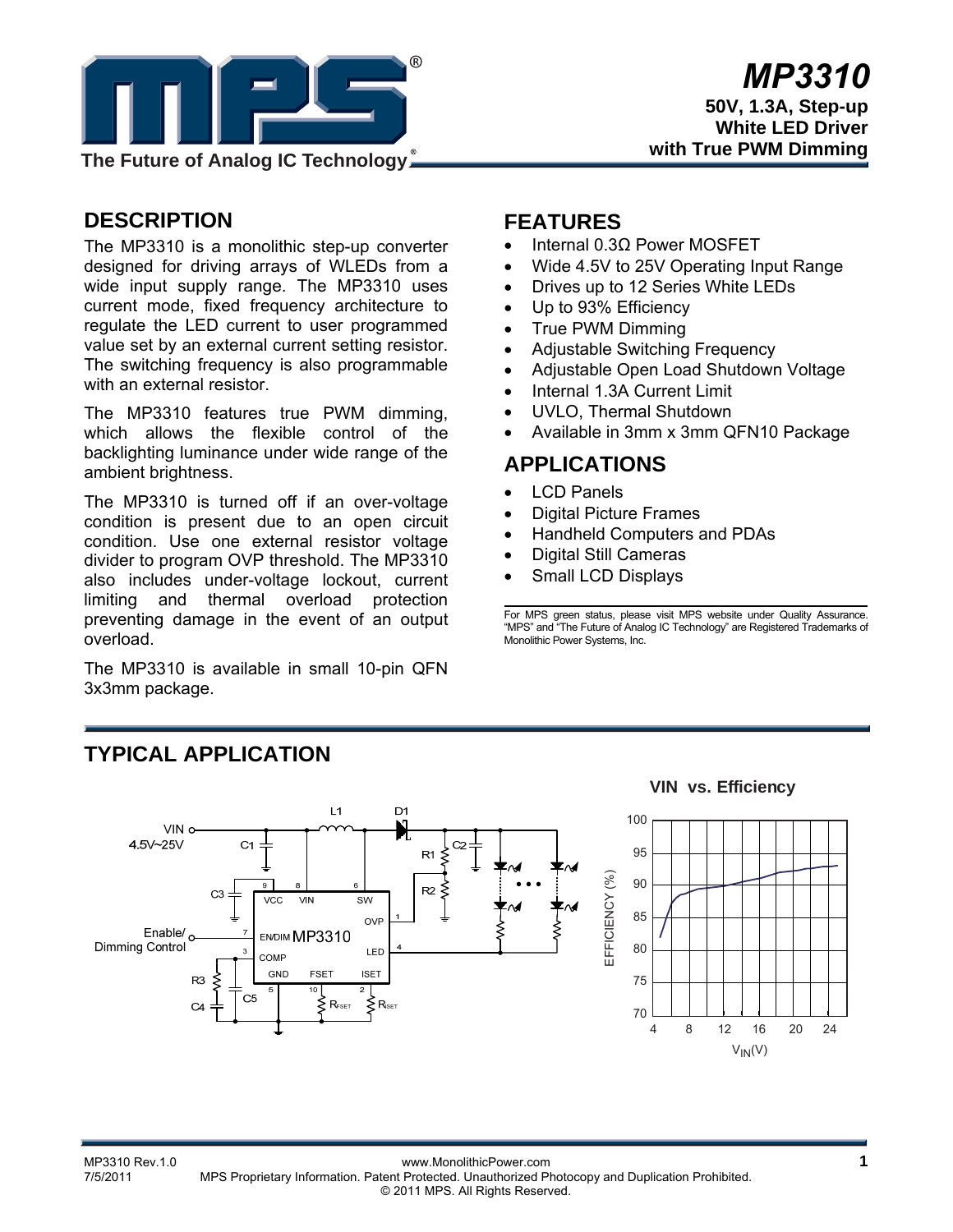

# **ORDERING INFORMATION**

| Part Number* | Package             | <b>Top Marking</b> | Free Air Temperature $(T_A)$         |  |
|--------------|---------------------|--------------------|--------------------------------------|--|
| MP3310EQ     | $QFM10$ (3mm x 3mm) | 5R                 | -20 $^{\circ}$ C to +85 $^{\circ}$ C |  |

\* For Tape & Reel, add suffix –Z (e.g. MP3310EQ–Z); For RoHS Compliant Packaging, add suffix –LF (e.g. MP3310EQ–LF–Z)



# **ABSOLUTE MAXIMUM RATINGS (1)**

| Continuous Power Dissipation $(T_A = +25^{\circ}C)^{(2)}$ |  |
|-----------------------------------------------------------|--|
| Storage Temperature -65°C to +150°C                       |  |

# *Recommended Operating Conditions* **(3)**

Supply Voltage V<sub>IN</sub> ................................4.5V to 25V Operating Junc Temp T<sub>J</sub>.......... -20°C to +125°C

*Thermal Resistance* **(4)** *θJA θJC*

QFN10 (3mm x 3mm) ...........50 ...... 12... °C/W

#### **Notes:**

- 1) Exceeding these ratings may damage the device.
- 2) The maximum allowable power dissipation is a function of the maximum junction temperature  $T_J(MAX)$ , the junction-toambient thermal resistance  $\theta_{JA}$ , and the ambient temperature  $T_A$ . The maximum allowable continuous power dissipation at any ambient temperature is calculated by  $P_D(MAX)=(T_J(MAX)-T_J(MAX))$  $T_A$ )/  $\theta_{JA}$ . Exceeding the maximum allowable power dissipation will cause excessive die temperature, and the regulator will go into thermal shutdown. Internal thermal shutdown circuitry protects the device from permanent damage.
- 3) The device is not guaranteed to function outside of its operation conditions.
- 4) Measured on JESD51-7 4-layer board.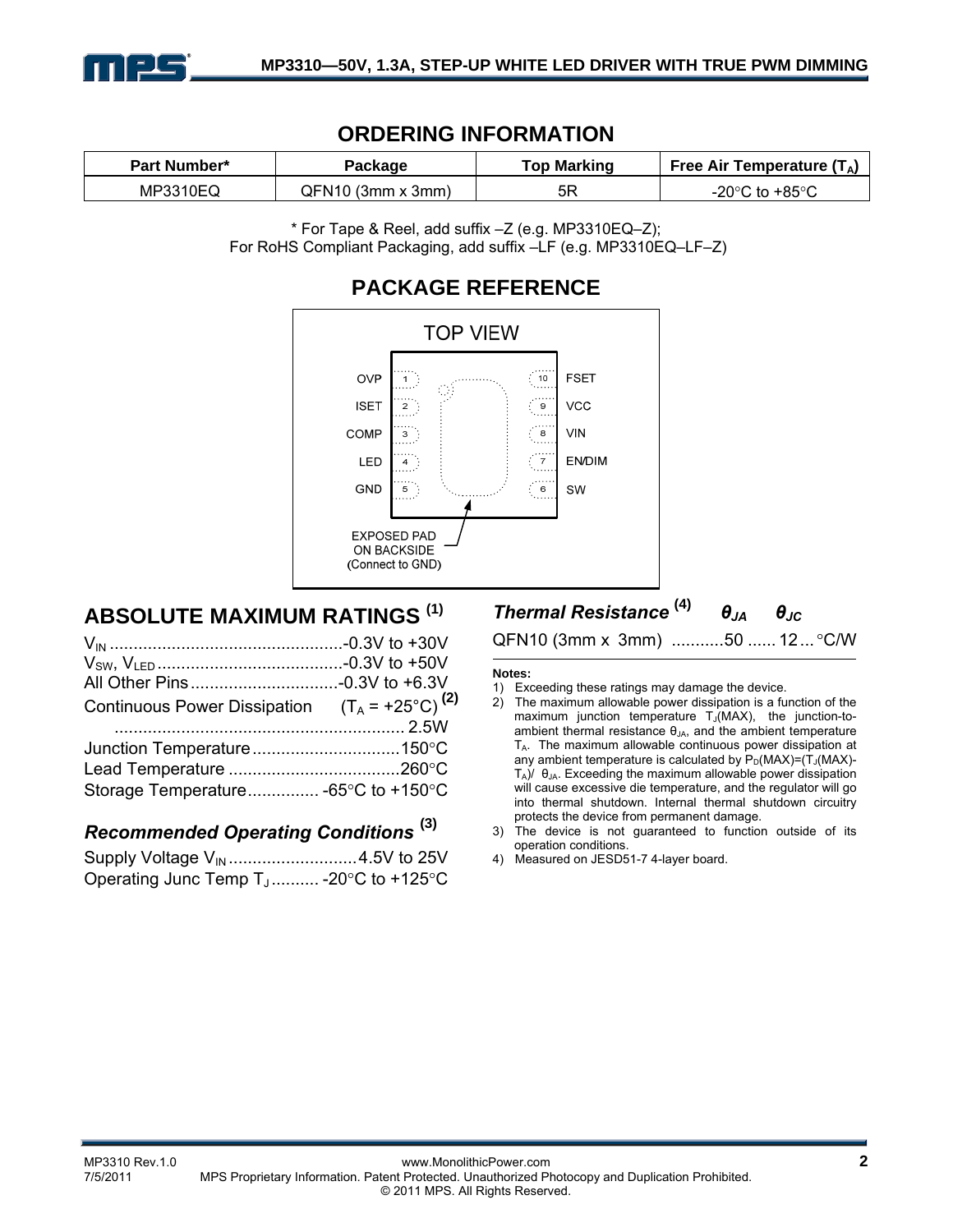

# **ELECTRICAL CHARACTERISTICS**

## $V_{IN}$  = 12V,  $V_{EN}$  = 5V,  $T_A$  = +25°C, unless otherwise noted.

| <b>Parameters</b>                                     | <b>Symbol</b>        | <b>Condition</b>                                                   | Min  | <b>Typ</b>     | <b>Max</b>     | <b>Units</b>    |
|-------------------------------------------------------|----------------------|--------------------------------------------------------------------|------|----------------|----------------|-----------------|
| <b>Operating Input Voltage</b>                        | $V_{IN}$             |                                                                    | 4.5  |                | 25             | V               |
| Supply Current (Shutdown)                             | $I_{IN\_SD}$         | $V_{EN} = 0V$                                                      |      |                | 1              | μA              |
| <b>Supply Current (Quiescent)</b>                     | $I_{IN\_QS}$         | $V_{EN}$ = 5V, $V_{LED}$ = 1V                                      |      | 1              | $\overline{2}$ | mA              |
| <b>LDO Output Voltage</b>                             | $V_{\rm CC}$         | $V_{EN}$ = 5V, 6V < V <sub>IN</sub> < 25V,<br>$0 < I_{VCC} < 10mA$ | 4.3  | 5.0            | 5.5            | V               |
| <b>Switching Frequency</b>                            | $f_{SW}$             | $R_{\text{FSET}} = 50k\Omega$                                      | 470  | 560            | 650            | kHz             |
|                                                       |                      | R <sub>FSET</sub> Open                                             | 0.8  | $\mathbf{1}$   | 1.2            | <b>MHz</b>      |
| Maximum Duty Cycle                                    | $D_{MAX}$            |                                                                    | 90   |                |                | $\%$            |
| <b>Under Voltage Lockout</b>                          |                      |                                                                    |      |                |                |                 |
| IN Under Voltage Lockout                              | V <sub>CC_UVLO</sub> | V <sub>IN</sub> Rising                                             | 3.6  | 3.9            | 4.2            | V               |
| <b>Under Voltage Lockout</b><br><b>Hysteresis</b>     |                      |                                                                    |      | 450            |                | mV              |
| Open Load Shutdown<br><b>Threshold</b>                | $V_{OVP}$            | $V_{OV}$ Rising                                                    | 1.18 | 1.24           | 1.30           | $\vee$          |
| <b>Enable &amp; Dimming</b>                           |                      |                                                                    |      |                |                |                 |
| <b>EN Low Threshold</b>                               | V <sub>EN_LOW</sub>  | $V_{EN}$ Falling                                                   | 0.6  |                |                | V               |
| <b>EN High Threshold</b>                              | $V_{EN\_HIGH}$       | $V_{EN}$ Rising                                                    |      |                | 1.6            | V               |
| <b>EN Disable Timer</b>                               |                      |                                                                    | 10   |                |                | ms              |
| <b>Current Regulation Delay</b>                       |                      | From V <sub>EN</sub> Rising Edge                                   |      | $\overline{2}$ |                | μs              |
| <b>LED Current Regulation</b>                         |                      |                                                                    |      |                |                |                 |
| <b>LED Current</b>                                    | $I_{LED}$            | $R_{\text{ISET}} = 60 \text{k}\Omega$                              | 74.1 | 76.8           | 79.5           | mA              |
| <b>LED Regulation Voltage</b>                         | $V_{LED}$            | $I_{LED} = 80mA$                                                   |      | 500            |                | mV              |
| <b>Output Switch</b>                                  |                      |                                                                    |      |                |                |                 |
| SW On-Resistance                                      | $R_{ON}$             |                                                                    |      | 0.3            |                | Ω               |
| <b>SW Current Limit</b>                               |                      | Duty Cycle = 90%                                                   |      | 1.3            |                | A               |
| <b>Thermal Shutdown</b>                               |                      |                                                                    |      | 150            |                | $\rm ^{\circ}C$ |
| LED Switch (M2, refer block<br>diagram) On Resistance |                      |                                                                    |      | $\overline{2}$ |                | Ω               |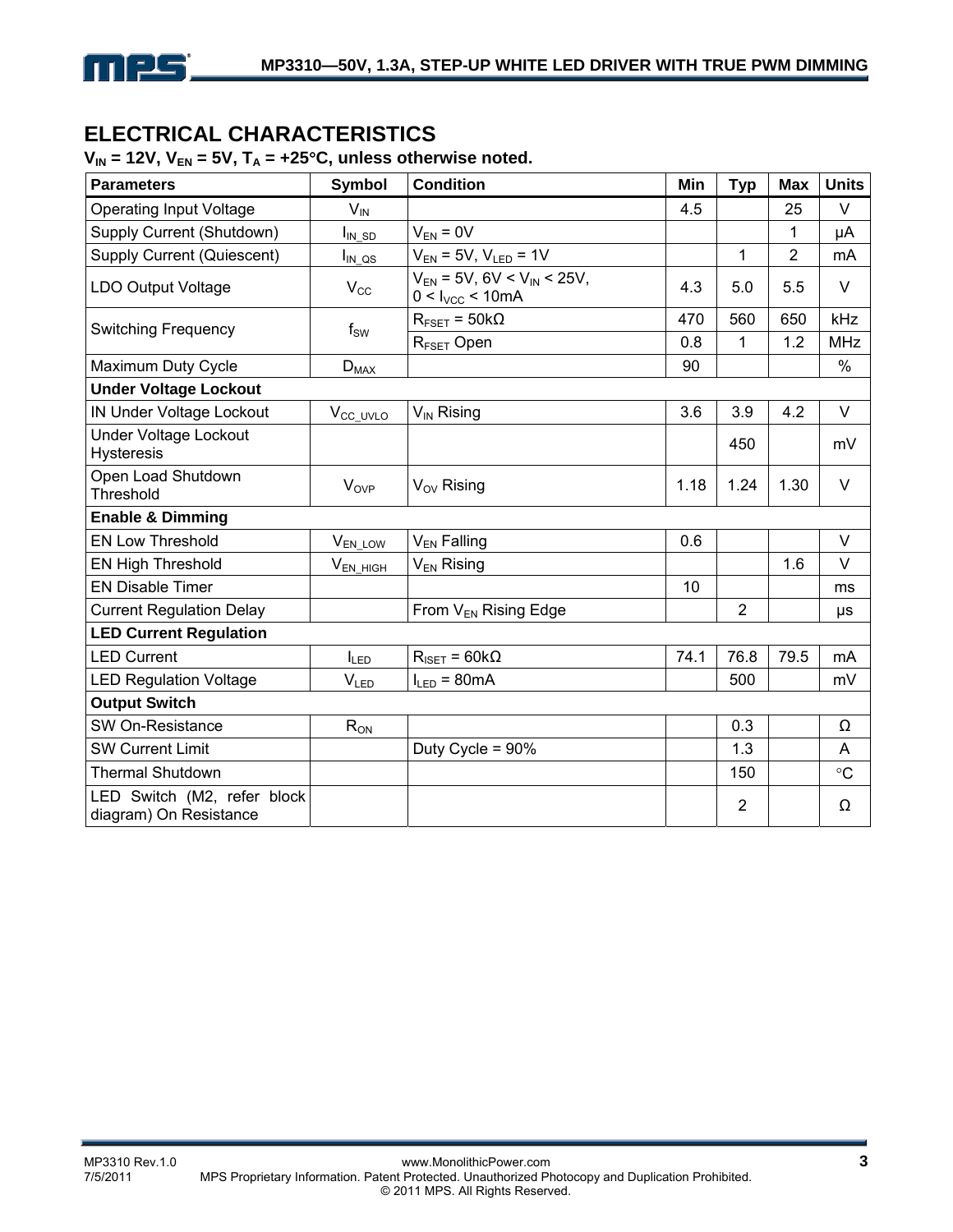

# **PIN FUNCTIONS**

| Pin#           | <b>Name</b>                | <b>Pin Function</b>                                                                                                                                                                                                                                                                  |
|----------------|----------------------------|--------------------------------------------------------------------------------------------------------------------------------------------------------------------------------------------------------------------------------------------------------------------------------------|
| 1              | <b>OVP</b>                 | Open Load Protection Programming Pin. Connect a resistor divider from output to this<br>pin to program the OVP threshold. When this pin voltage reaches the shutdown<br>threshold 1.24V, the switch will be turned off and latch up until the IC is turned off and<br>enabled again. |
| $\overline{2}$ | <b>ISET</b>                | LED Current Set. Tie a current setting resistor from this pin to ground to program the<br>whole LED current.                                                                                                                                                                         |
| 3              | <b>COMP</b>                | Step-up Converter Compensation Pin. This pin is used to compensate the regulation<br>control loop. Connect a capacitor or a series RC network from COMP to GND.                                                                                                                      |
| 4              | <b>LED</b>                 | LED Current Input. This pin is the open-drain output of an internal dimming<br>control switch. Connect the LED cathode to this pin. With internal 500mV<br>reference, the current flows into LED pin should be less than 120mA for normal<br>operation.                              |
| 5              | GND,<br><b>Exposed Pad</b> | Ground. Connect exposed pad to GND plane for proper thermal performance.                                                                                                                                                                                                             |
| 6              | SW                         | Power Switch Output. SW is the drain of the internal MOSFET switch. Connect the<br>power inductor and output rectifier to SW.                                                                                                                                                        |
| $\overline{7}$ | EN/DIM                     | ON/OFF Control and Dimming Command Input. To use PWM dimming, add a 200Hz to<br>2kHz square wave signal to this pin.                                                                                                                                                                 |
| 8              | <b>VIN</b>                 | Input Supply Pin. Must be locally bypassed.                                                                                                                                                                                                                                          |
| 9              | <b>VCC</b>                 | The Internal 5V Linear Regulator Output. VCC provides power supply for the internal<br>MOSFET switch gate driver and the internal control circuitry. Bypass VCC to GND with a<br>ceramic capacitor. If VIN is less than 5.5V, apply an external 5V supply directly on VCC.           |
| 10             | <b>FSET</b>                | Switching Frequency Programming Pin. Connect a resistor to ground to set the switching<br>frequency.                                                                                                                                                                                 |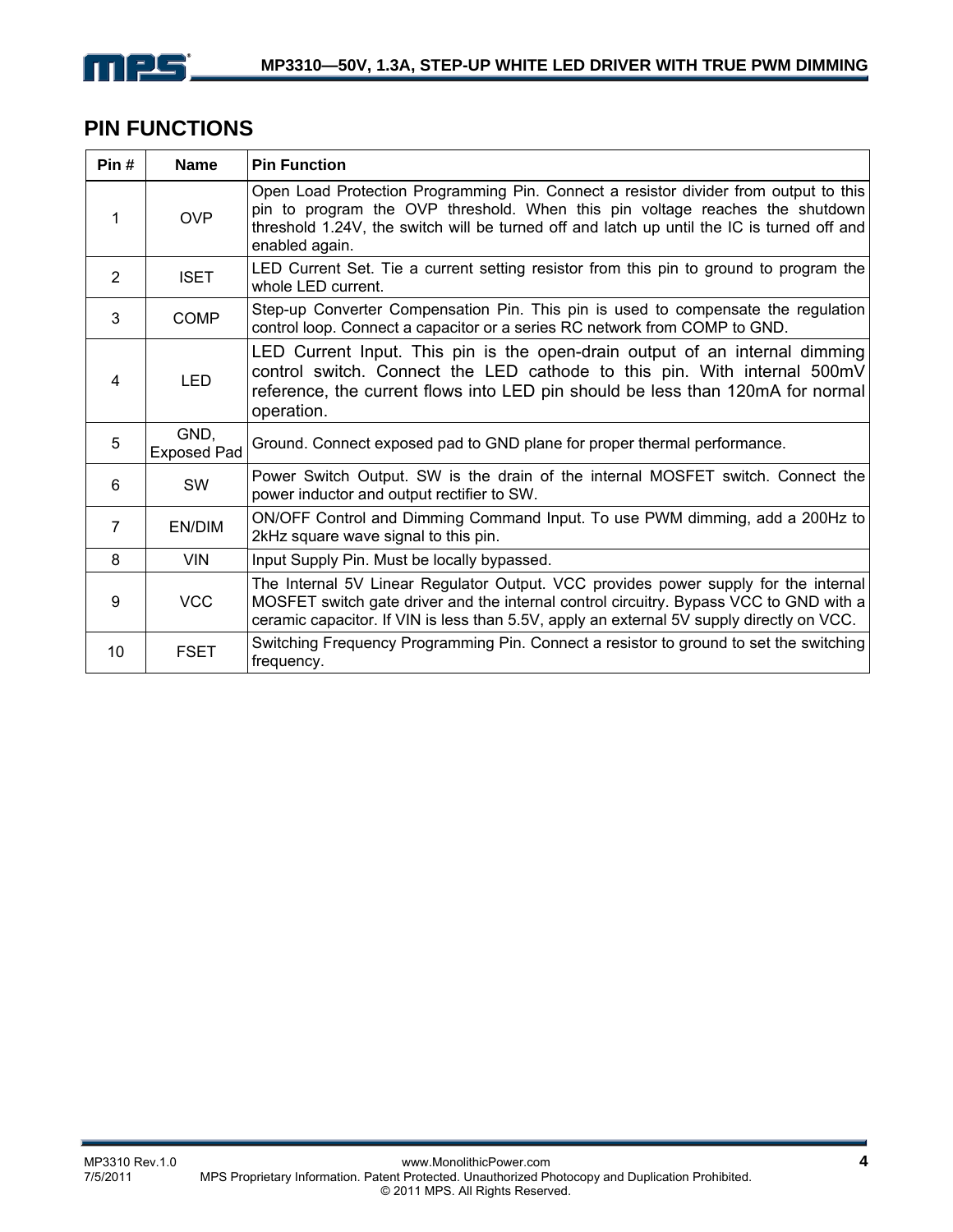# **TYPICAL PERFORMANCE CHARACTERISTICS**

V<sub>IN</sub> = 12V, V<sub>EN</sub> = 5V, I<sub>LED</sub> = 80mA, 10WLEDs 4Strings, unless otherwise noted.



**ILED** 50mA/div.

n 125

V<sub>OUT</sub>

2msdiv.

**ILED** 50mA/div.<br>V<sub>OUT</sub><br>.10V/div.

200usdiv. 40usdiv.

**ILED** 50mA/div.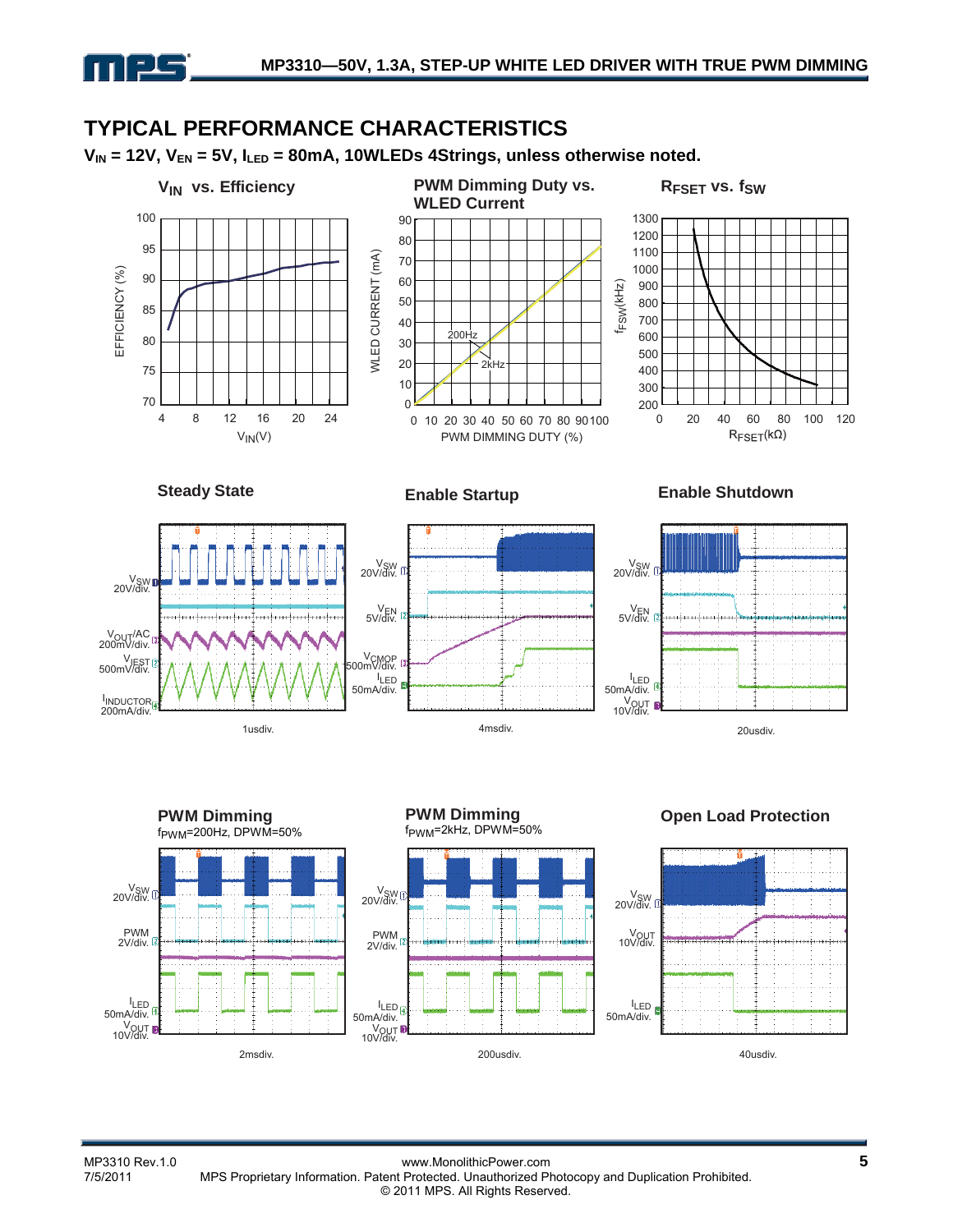

# **FUNCTION DIAGRAM**



**Figure 1—MP3310 Function Block Diagram**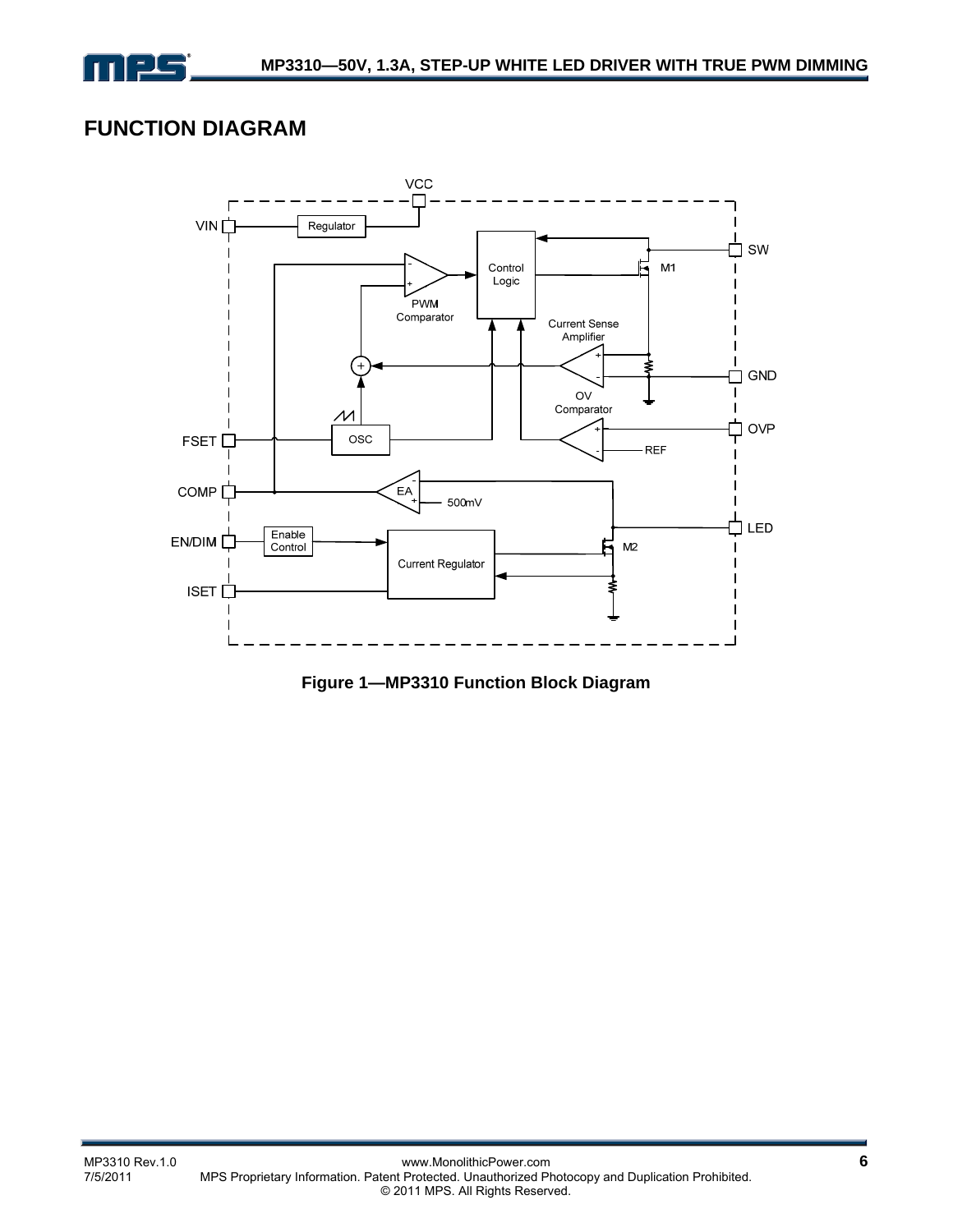

# **OPERATION**

The MP3310 employs a constant frequency, peak current mode step-up converter and internal regulated current source to regulate the array of white LEDs. The operation of the MP3310 can be understood by referring to the block diagram of Figure 1.

### **Internal 5V Regulator**

The MP3310 includes an internal linear regulator (VCC). When VIN is greater than 5.5V, this regulator offers a 5V power supply for the internal MOSFET switch gate driver and the internal control circuitry. The VCC voltage drops to 0V when the chip shuts down. In the application of VIN smaller than 5.5V, tie VCC and VIN together. The MP3310 features Under Voltage Lockout. The chip is disabled until VCC exceeds the UVLO threshold. And the hysteresis of UVLO is approximately 450mV.

### **System Startup**

When the MP3310 is enabled and VCC exceeds the UVLO threshold, the capacitor on COMP pin is charged. Once the COMP level reaches to about 750mV, the switching begins and the MP3310 starts boosting the step-up converter.

#### **Step-up Converter**

The converter operation frequency is adjustable by FSET setting resistor, which is helpful for optimizing the external components sizes and improving the efficiency.

At the beginning of each cycle, the power FET is turned on with the internal clock. To prevent subharmonic oscillations at duty cycles greater than 50 percent, a stabilizing ramp is added to the output of the current sense amplifier and the result is fed into the PWM comparator. When this result voltage reaches the output voltage of the

error amplifier  $(V_{\text{COMP}})$  the power FET is turned off.

The COMP voltage at the output of the internal error amplifier is an amplified signal of the difference between the 500mV reference voltage and the feedback voltage. The converter automatically provides enough bus voltage to power the LED array.

If the feedback voltage drops below the 500mV reference, the output of the error amplifier increases. It results in more current flowing through the power FET, thus increasing the power delivered to the output. In this way it forms a close loop to make the LED current in regulation.

At light-load or VOUT near to VIN operation, the converter runs into the pulse-skipping mode, the FET is turned on for a minimum on-time, and then the converter discharges the power to the output in the remnant period. The FET will keep off until the output voltage needs to be boosted again.

### **Dimming Control**

The MP3310 incorporates both Enable and PWM dimming onto a single control pin. The part features true PWM dimming which results in PWM chopping of the current in the LEDs to provide flexible LED brightness control.

### **Open Load Protection**

The open load protection is achieved through the over voltage protection. If LED array is open, the LED pin is pulled to ground and the IC keeps charging the output voltage until it reach OVP threshold. Then the MP3310 shuts down the step-up converter.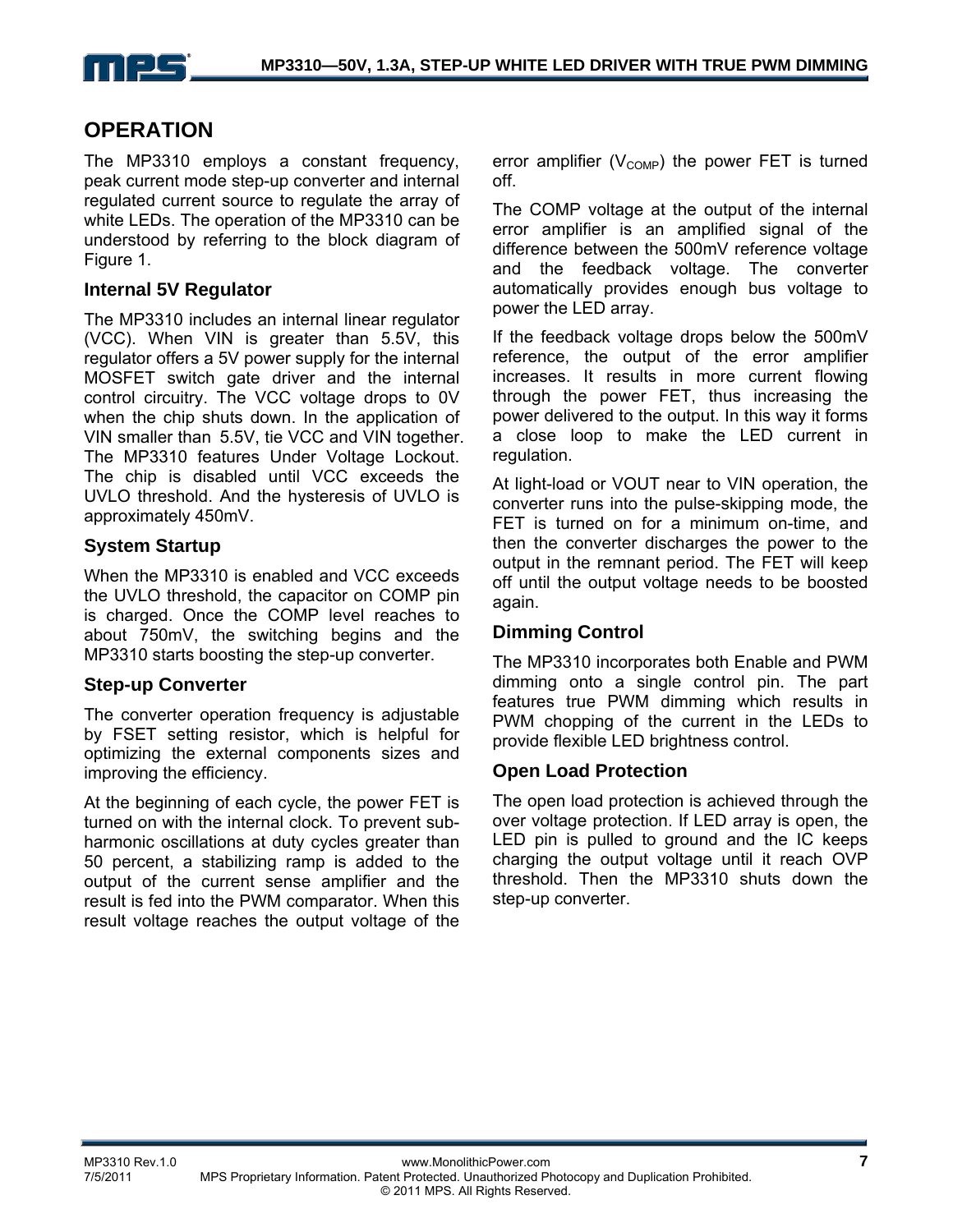

# **APPLICATION INFORMATION**

### **Setting the Switching Frequency**

The resistor on FSET pin is used to set the switching frequency. The relationship of the operating frequency vs. the FSET resistor is showed as the curve in page 5. A 20k $\Omega$  to 100k $\Omega$ FSET resistor, which sets the operating frequency from around 1.2MHz to 300kHz, is recommended. Leaving the FSET pin open sets the switching frequency to 1MHz as default.

### **Setting the LED Current**

The regulated total LED current is identical and set through the current setting resistor on the ISET pin through the use of the equation:

 $I_{\text{LED}}$  = 4605V /  $R_{\text{ISFT}}$ 

For R<sub>ISET</sub>=60.4kΩ, the LED current is set to about 76.2mA. The ISET pin can not be open.

With internal 500mV reference, the current flows into LED pin should be less than 120mA for normal operation.

### **PWM Dimming**

Apply a 200Hz to 2kHz square waveform to the EN pin to implement PWM dimming of the LEDs. The minimum recommended amplitude of the PWM signal is 2V.

### **Setting the Over Voltage Protection**

The open load protection is achieved through the over voltage protection (OVP) setting. In some cases, LED strings failure results in the feedback voltage is always zero. The part then keeps boosting the output voltage higher and higher. If the output voltage reaches the programmable OVP threshold, the protection will be triggered.

To make sure the chip functions properly in normal operation, the OVP setting resistor divider must be set with a proper value. The recommended OVP point is about 1.3 times higher than the output voltage for normal operation.

 $V_{\text{OV}}$ =1.24V x (R1+R2)/R2

### **Selecting the Inductor**

A 10μH to 22µH inductor with a DC current rating of at least 40% higher than the maximum input current is recommended for most applications at wide input range. For highest efficiency, the inductor's DC resistance should be as small as possible.

### **Selecting the Input Capacitor**

The input capacitor reduces the surge current drawn from the input supply and the switching noise from the device. The input capacitor impedance at the switching frequency should be less than the input source impedance to prevent high frequency switching current from passing through the input. Ceramic capacitors with X5R or X7R dielectrics are highly recommended because of their low ESR and small temperature coefficients. For most applications, two 4.7μF capacitors paralleled is sufficient.

### **Selecting the Output Capacitor**

The output capacitor keeps the output voltage ripple small and ensures feedback loop stability. The output capacitor impedance should be low at the switching frequency. Ceramic capacitors with X7R dielectrics are recommended for their low ESR characteristics. For most applications, a 1μF ceramic capacitor is sufficient.

### **Layout Considerations**

Careful attention must be paid to the PCB board layout and components placement. Proper layout of the high frequency switching path is critical to prevent noise and electromagnetic interference problems. The loop of MP3310 SW to GND pin, output diode, and output capacitor is flowing with high frequency pulse current. It must be as short as possible. The IC exposed pad is internally connected to GND pin. Lay the GND plane widely for proper thermal performance. The VCC pin is the power supply input for the internal MOSFET switch gate driver and the internal control circuitry. It must be locally bypassed.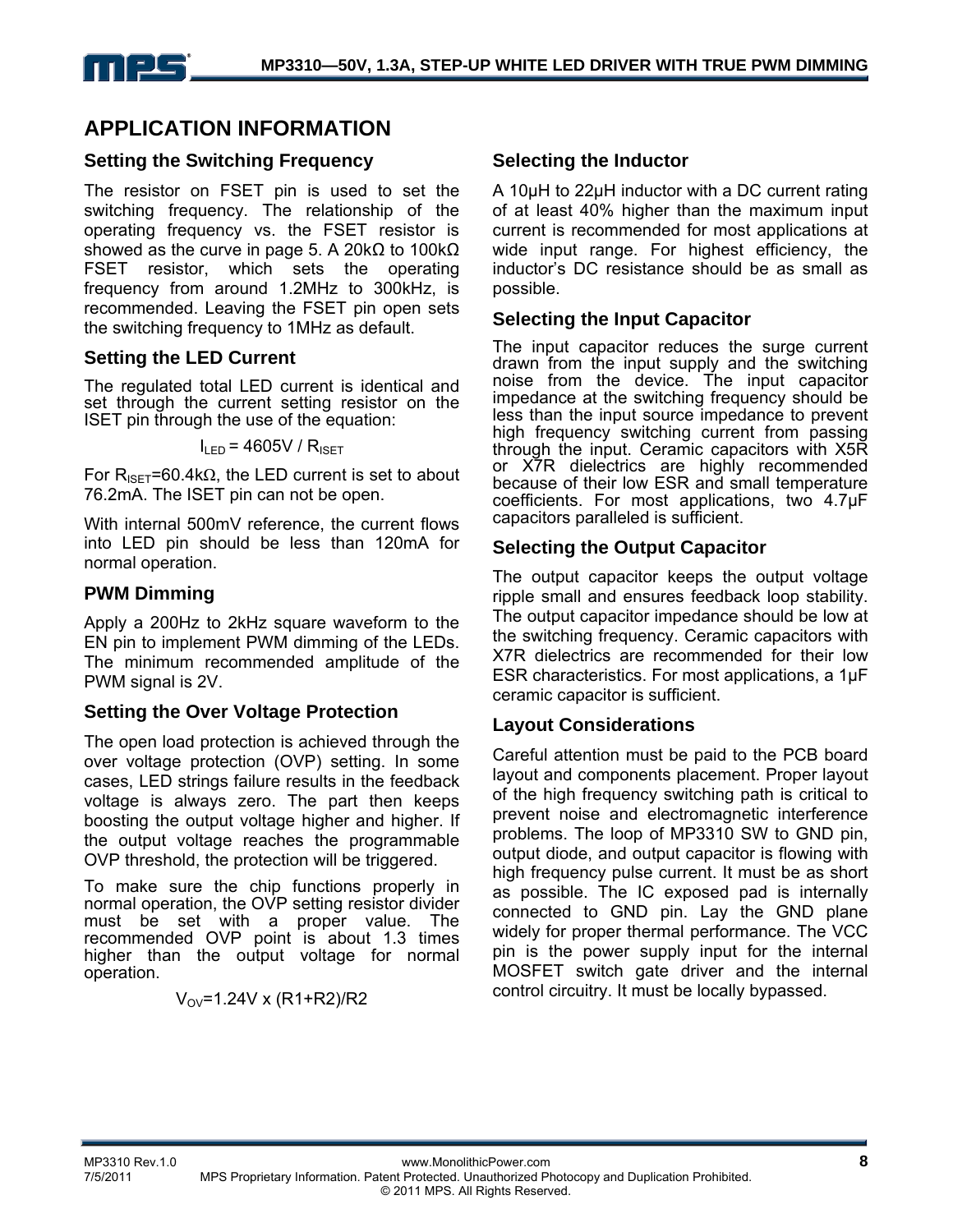

# **TYPICAL APPLICATION CIRCUIT**



**Figure 2—Step-up White LED Driver Application for Driving 4 Strings of 10 WLEDs** 



**Figure 3—Step-up White LED Driver Application for Driving 3 Strings of 12 WLEDs** 



**Figure 4—Step-up White LED Driver Application for Driving 3 Strings of 7 WLEDs**